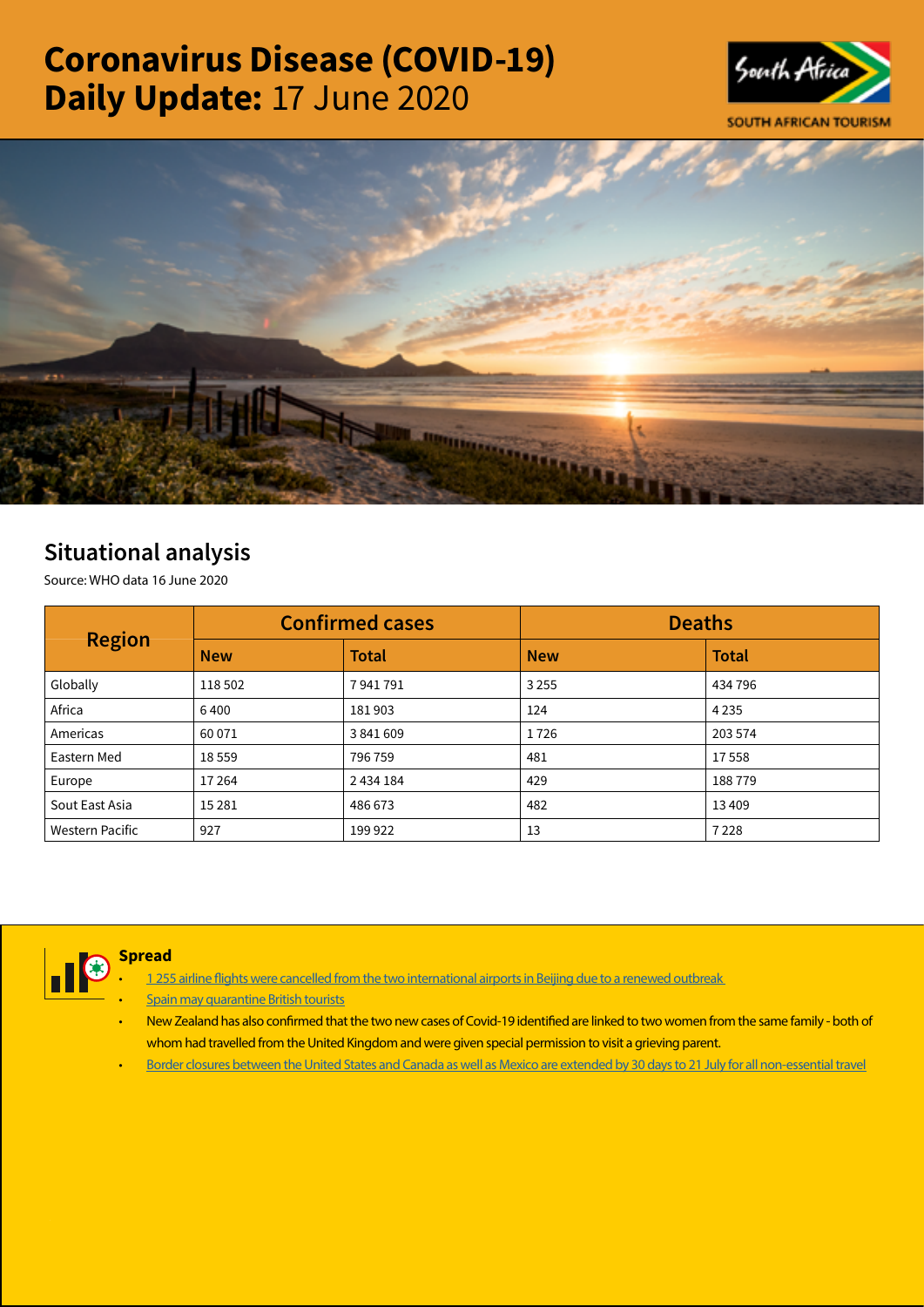### South Africa:



| <b>Date</b> | <b>Tests</b>  | <b>Negative</b> | <b>Positive</b> | <b>Deaths</b> | $\frac{9}{6}$ +/<br><b>Tests</b> | % test/Pop<br>(58780000) | <b>Fatality Rate</b><br>(Deaths/<br>Pos) | Recover-<br>ies | <b>Recovery Rate</b><br>% (Rec/Pos) |
|-------------|---------------|-----------------|-----------------|---------------|----------------------------------|--------------------------|------------------------------------------|-----------------|-------------------------------------|
| 10 June     | 998 400       | 942 979         | 55 4 21         | 1 2 1 0       | 5,55                             | 1,7                      | 2,18                                     | 31505           | 57                                  |
| 11 June     | 1028399       | 969 831         | 58 5 68         | 1 2 8 4       | 5,7                              | 1,75                     | 2,19                                     | 33 25 2         | 57                                  |
| 12 June     | 1 060 425     | 998 498         | 61927           | 1 3 5 4       | 5,84                             | 1,8                      | 2,19                                     | 35 008          | 57                                  |
| 13 June     | 1087887       | 1022151         | 65 7 36         | 1423          | 6,04                             | 1,85                     | 2,16                                     | 36850           | 56                                  |
| 14 June     | 1 1 2 1 9 5 8 | 1051920         | 70 038          | 1480          | 6,24                             | 1,91                     | 2,11                                     | 38 351          | 55                                  |
| 15 June     | 1 148 933     | 1 075 400       | 73 533          | 1 5 6 8       | 6,4                              | 1,95                     | 2,13                                     | 39867           | 54                                  |
| 16 June     |               |                 | 76 334          | 1625          |                                  |                          | 2,13                                     | 42 063          | 55                                  |

The media release from the Department of Health does not contain any testing numbers for 16 June 2020. Dr Mkhize stated that with a 5% hospitalisation rate, 0,8% critical care rate, a 2% mortality rate and a 56% recovery rate, South Africa has been cited as a leader in the Covid-19 outbreak response

Visit: [www.sacoronavirus.co.za](http://www.sacoronavirus.co.za) for the latest updates. SA Tourism will make updates available on [www.southafrica.net.](http://www.southafrica.net)

#### SOUTH AFRICA NEWS

#### TOURISM RELATED ARTICLES

- [Tourism sector 'will die if international travel is only allowed from March 2021' The government is sending out the wrong](https://www.businesslive.co.za/bd/national/2020-06-16-tourism-sector-will-die-if-international-travel-is-only-allowed-from-march-2021/)  [message to the world in saying that international tourism will only open in March 2021, Cullinan Holdings CEO Michael](https://www.businesslive.co.za/bd/national/2020-06-16-tourism-sector-will-die-if-international-travel-is-only-allowed-from-march-2021/)  **[Tollman](https://www.businesslive.co.za/bd/national/2020-06-16-tourism-sector-will-die-if-international-travel-is-only-allowed-from-march-2021/)**
- [These businesses can open at 'advanced' level 3 lockdown including sit-down restaurants A number of businesses would be](https://businesstech.co.za/news/business/408089/these-businesses-can-open-at-advanced-level-3-lockdown-including-sit-down-restaurants/)  [able to reopen under an 'advanced' level 3 lockdown, including sit-down restaurants – with a decision on the move expected](https://businesstech.co.za/news/business/408089/these-businesses-can-open-at-advanced-level-3-lockdown-including-sit-down-restaurants/)  [on Wednesday, 17 June](https://businesstech.co.za/news/business/408089/these-businesses-can-open-at-advanced-level-3-lockdown-including-sit-down-restaurants/)
- [State to fork out R26bn for new SAA Business rescue plan details retrenchments, repayment of funders and restart costs](https://www.businesslive.co.za/bd/national/2020-06-16-state-to-fork-out-r26bn-for-new-saa/)
- [Government expected to support restructured SAA until March 2024 With 78% of the airline's domestic employees to be](https://www.moneyweb.co.za/news/south-africa/government-expected-to-support-saa-restructured-until-2024/)  [retrenched](https://www.moneyweb.co.za/news/south-africa/government-expected-to-support-saa-restructured-until-2024/)
- [Tourism KwaZulu-Natal's innovative way to get travellers to share their love for the province](https://www.iol.co.za/travel/south-africa/kwazulu-natal/tourism-kwazulu-natals-innovative-way-to-get-travellers-to-share-their-love-for-the-province-49398344)
- [Industry frustrated by ongoing UIF TERS delays A large proportion of businesses in the tourism industry are still awaiting](http://www.tourismupdate.co.za/article/199633/Industry-frustrated-by-ongoing-UIF-TERS-delays)  [payment from their COVID-19 UIF Beneficiary Process Temporary Employers Relief Scheme \(UIF TERS\) applications](http://www.tourismupdate.co.za/article/199633/Industry-frustrated-by-ongoing-UIF-TERS-delays)
- [#SouthAfricaisTravelReady campaign backs tourism's earlier reopening](http://www.tourismupdate.co.za/article/199635/SouthAfricaisTravelReady-campaign-backs-tourism-s-earlier-reopening)

#### GENERAL COVID-19 RELATED ARTICLES

- [State sets up ministerial advisory committee on social change The government has established a multisectoral ministerial](https://www.businesslive.co.za/bd/national/2020-06-16-state-sets-up-ministerial-advisory-committee-on-social-change/)  [advisory committee on social behavioural change made up of civil society organisations, NGOs, religious leaders and](https://www.businesslive.co.za/bd/national/2020-06-16-state-sets-up-ministerial-advisory-committee-on-social-change/)  [traditional leaders](https://www.businesslive.co.za/bd/national/2020-06-16-state-sets-up-ministerial-advisory-committee-on-social-change/)
- [Bheki Cele and Eastern Cape want alcohol ban reinstated Since moving to level 3 of the lockdown, when alcohol sales](https://www.businesslive.co.za/bd/national/2020-06-16-bheki-cele-and-eastern-cape-want-alcohol-ban-reinstated/)  [resumed, there has been a countrywide increase in trauma cases](https://www.businesslive.co.za/bd/national/2020-06-16-bheki-cele-and-eastern-cape-want-alcohol-ban-reinstated/)
- Minister says government 'ready' to open salons, but industry in the dark The government is ready to reopen salons, spas and [massage parlours. However, the hair and beauty industry says this is news to them](https://www.timeslive.co.za/news/south-africa/2020-06-15-minister-says-government-ready-to-open-salons-but-industry-in-the-dark/)
- Fight Covid-19 like we fought apartheid, Mkhize urges youth Health minister says 123 South Africans under the age of 40 have [died since the advent of the pandemic](https://select.timeslive.co.za/news/2020-06-17-fight-covid-19-like-we-fought-apartheid-mkhize-urges-youth/)
- [Ramaphosa calls on youth to lead post Covid-19 recovery Ramaphosa predicted that the post Covid-19 period will create](https://www.timeslive.co.za/politics/2020-06-16-ramaphosa-calls-on-youth-to-lead-post-covid-19-recovery/)  ["great opportunities" especially for the youth](https://www.timeslive.co.za/politics/2020-06-16-ramaphosa-calls-on-youth-to-lead-post-covid-19-recovery/)
- [Covid-19 pandemic has many lessons for small businesses](https://www.iol.co.za/capeargus/news/covid-19-pandemic-has-many-lessons-for-small-businesses-49432350)
- [The domino effect: all jobs are at risk However, the indispensability of workers is becoming more clear](https://www.moneyweb.co.za/moneyweb-opinion/columnists/the-domino-effect-all-jobs-are-at-risk/)